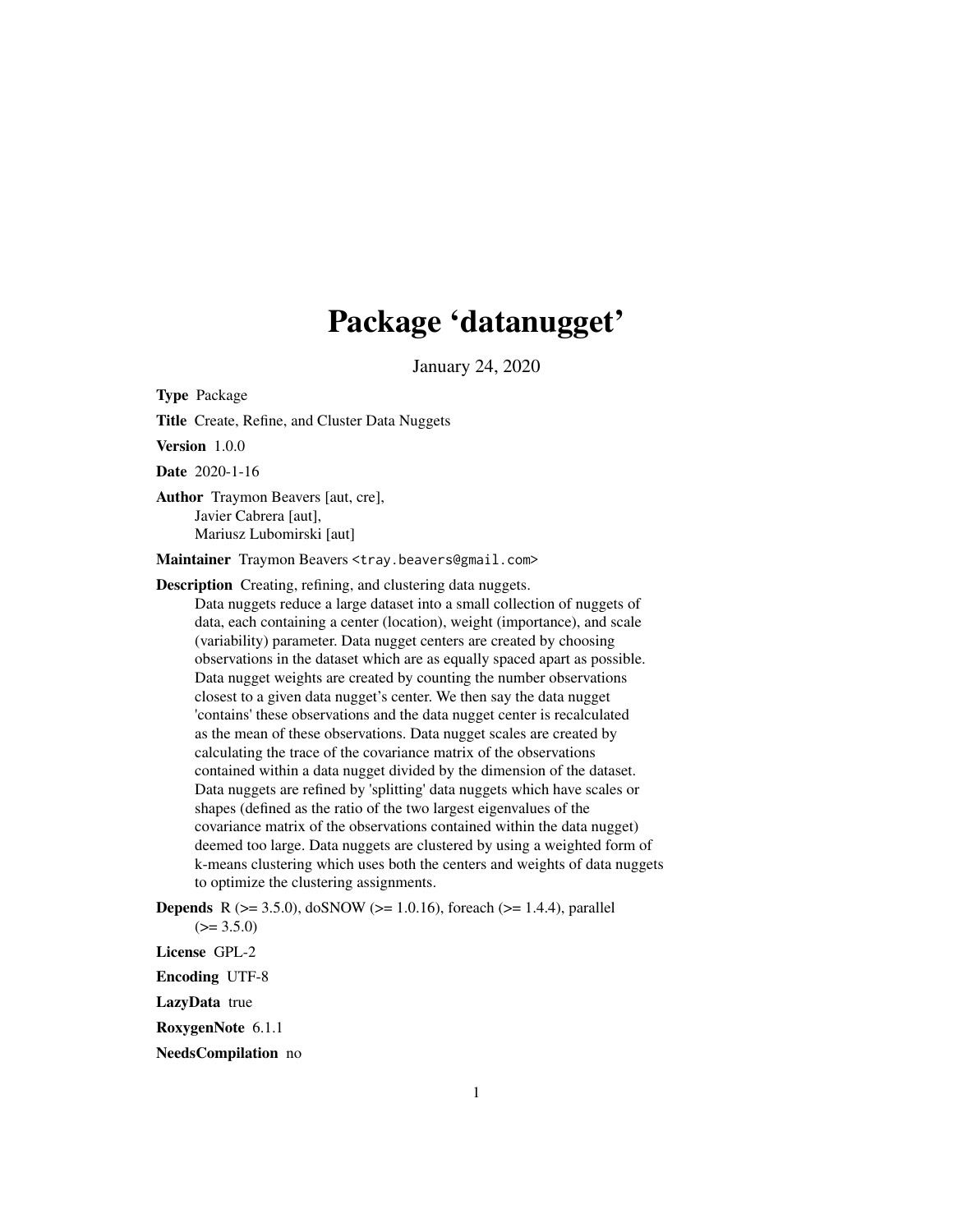<span id="page-1-0"></span>Repository CRAN

Date/Publication 2020-01-24 17:30:08 UTC

### R topics documented:

| Index |  |
|-------|--|
|       |  |
|       |  |
|       |  |
|       |  |
|       |  |
|       |  |

datanugget-package *Data Nuggets*

#### Description

This package contains functions to create, refine, and cluster data nuggets which serve as representative samples of large datasets. The functions which perform these processes are create.DN, refine.DN, and WKmeans, respectively.

#### Author(s)

Traymon Beavers, Javier Cabrera, Mariusz Lubomirski

#### References

Data Nuggets: A Method for Reducing Big Data While Preserving Data Structure (Submitted for Publication, 2019)

create.DN *Create Data Nuggets*

#### Description

This function draws a random sample of observations from a large dataset and creates data nuggets, a type of representative sample of the dataset, using a specified distance metric.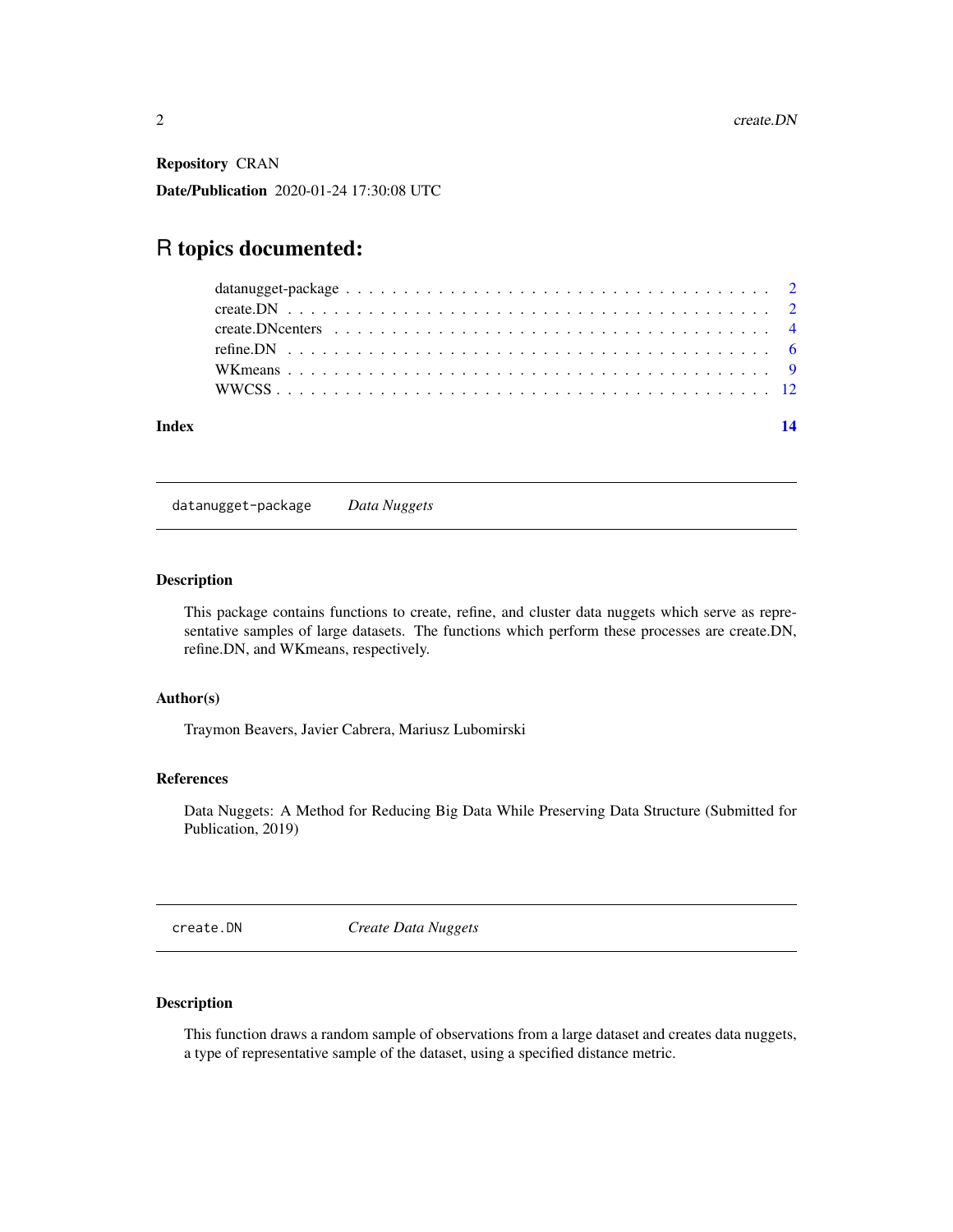#### create.DN 3

#### Usage

```
create.DN(x,
          RS.num = 2.5*(10^5),
          DN.num1 = 10^4,DN.num2 = 2000,dist.metric = "euclidean",
          seed = 291102,
          no.cores = (detectCores() - 1),make.pbs = TRUE)
```
#### Arguments

| $\mathsf{x}$ | A data matrix (of class matrix, data.frame, or data.table) containing only entries<br>of class numeric.                 |
|--------------|-------------------------------------------------------------------------------------------------------------------------|
| RS.num       | The number of observations to sample from the data matrix. Must be of class<br>numeric.                                 |
| DN.num1      | The number of initial data nugget centers to create. Must be of class numeric.                                          |
| DN.num2      | The number of data nuggets to create. Must be of class numeric.                                                         |
| dist.metric  | The distance metric used to create the initial centers of data nuggets. Must be<br>'euclidean' or 'manhattan'.          |
| seed         | Random seed for replication. Must be of class numeric.                                                                  |
| no.cores     | Number of cores used for parallel processing. If '0' then parallel processing is<br>not used. Must be of class numeric. |
| make.pbs     | Print progress bars? Must be TRUE or FALSE.                                                                             |

#### Details

Data nuggets are a representative sample meant to summarize Big Data by reducing a large dataset to a much smaller dataset by eliminating redundant points while also preserving the peripheries of the dataset. Each data nugget is defined by a center (location), weight (importance), and scale (internal variability). This function creates data nuggets using Algorithm 1 provided in the reference.

#### Value

An object of class datanugget:

| Data Nuggets            | DN.num by $(ncol(x)+3)$ data frame containing the information for the data nuggets<br>created (index, center, weight, scale). |
|-------------------------|-------------------------------------------------------------------------------------------------------------------------------|
| Data Nugget Assignments |                                                                                                                               |
|                         | Vector of length $nrow(x)$ containing the data nugget assignment of each obser-<br>vation in x.                               |

#### Author(s)

Traymon Beavers, Javier Cabrera, Mariusz Lubomirski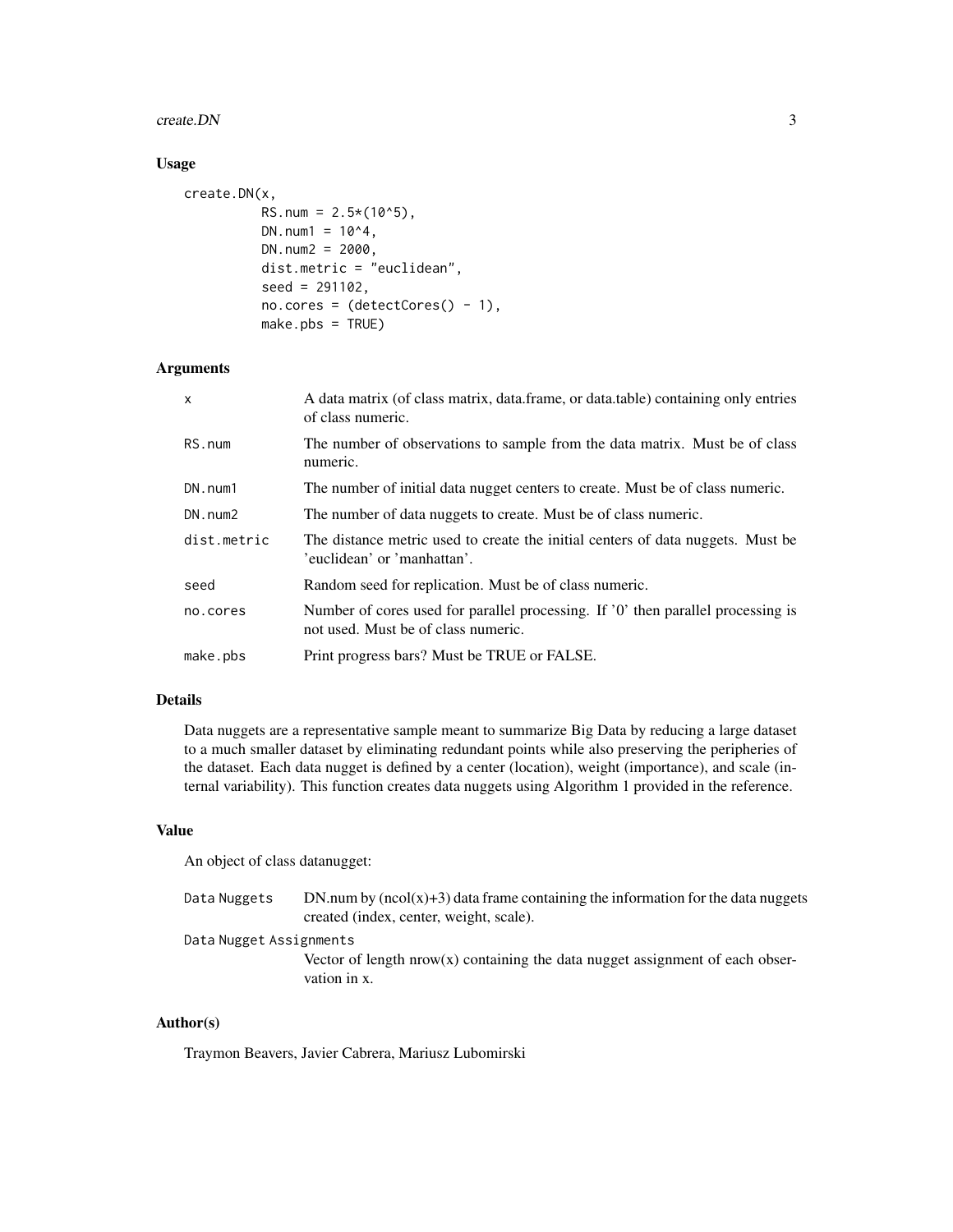#### <span id="page-3-0"></span>References

Data Nuggets: A Method for Reducing Big Data While Preserving Data Structure (Submitted for Publication, 2019)

#### Examples

```
## small example
X = \text{cbind.data}.frame(rnorm(10^4),
                      rnorm(10^4),
                      rnorm(10^4))
suppressMessages({
  my.DN = create.DN(x = X,RS.num = 10^3,
                    DN.num1 = 500,DN.num2 = 250,
                    no.cores = 0,
                     make.pbs = FALSE)
})
my.DN$`Data Nuggets`
my.DN$`Data Nugget Assignments`
## large example
X = \text{cbind.data}.frame(rnorm(10^6),
                      rnorm(10^6),
                      rnorm(10^6),
                      rnorm(10^6),
                      rnorm(10^6))
my.DN = create.DN(x = X,RS.num = 10^5,
                  DN.num1 = 10^{4},
                  DN.num2 = 2000)
my.DN$`Data Nuggets`
my.DN$`Data Nugget Assignments`
```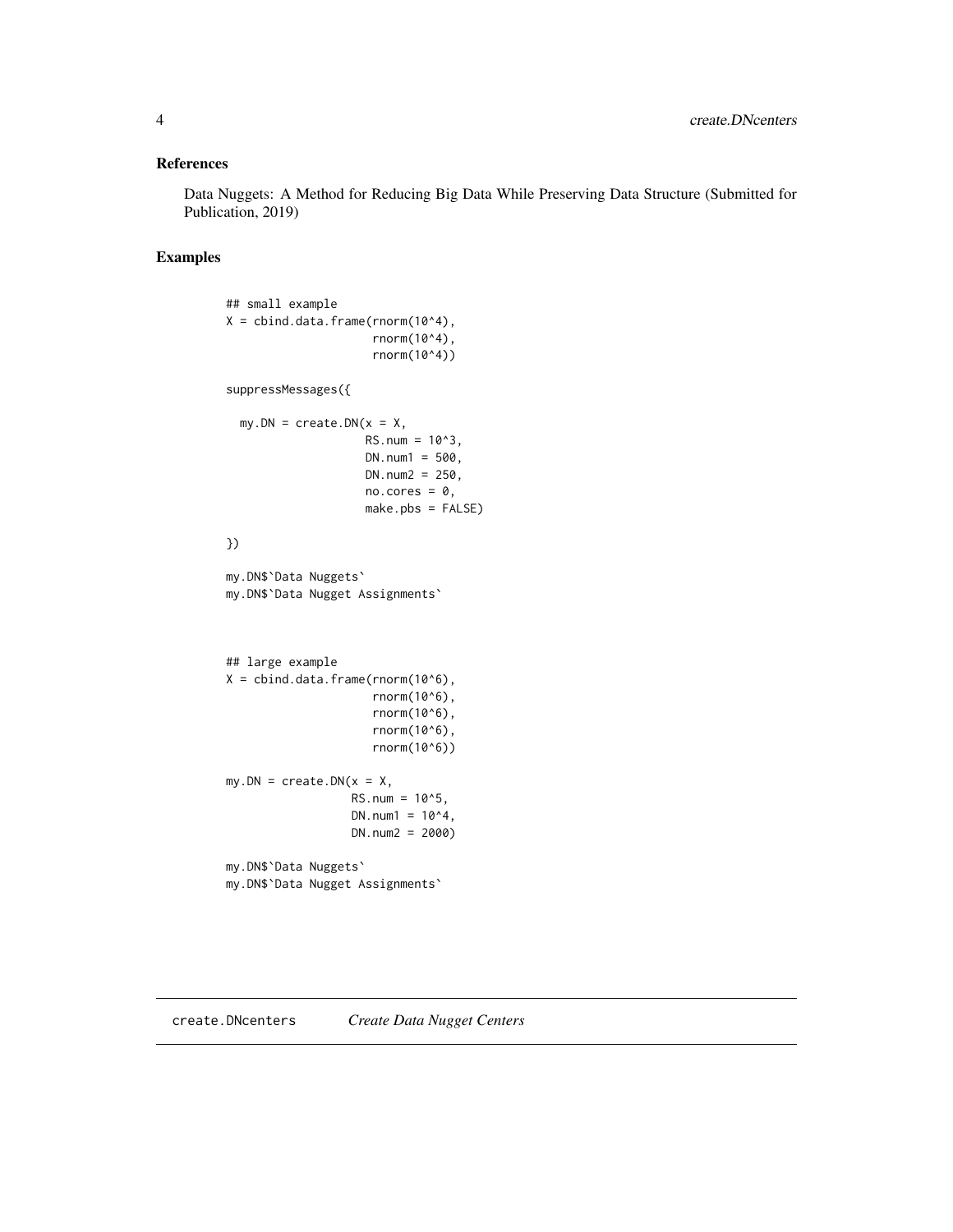#### create.DNcenters 5

#### Description

This function creates the centers of data nuggets from a random sample.

#### Usage

```
create.DNcenters(RS,
                 DN.num,
                 dist.metric,
                 make.pb = FALSE)
```
#### Arguments

| <b>RS</b>   | A data matrix (data frame, data table, matrix, etc) containing only entries of<br>class numeric.               |
|-------------|----------------------------------------------------------------------------------------------------------------|
| DN.num      | The number of data nuggets to create. Must be of class numeric.                                                |
| dist.metric | The distance metric used to create the initial centers of data nuggets. Must be<br>'euclidean' or 'manhattan'. |
| make.pb     | Print progress bar? Must be TRUE or FALSE.                                                                     |

#### Details

This function is used for reducing a random sample to data nugget centers in the create.DN function. NOTE THAT THIS FUNCTION IS NOT DESIGNED FOR USE OUTSIDE OF THE create.DN FUNCTION.

#### Value

DN.data DN.num by (ncol(RS)) data frame containing the data nugget centers.

#### Author(s)

Traymon Beavers, Javier Cabrera, Mariusz Lubomirski

#### References

Data Nuggets: A Method for Reducing Big Data While Preserving Data Structure (Submitted for Publication, 2019)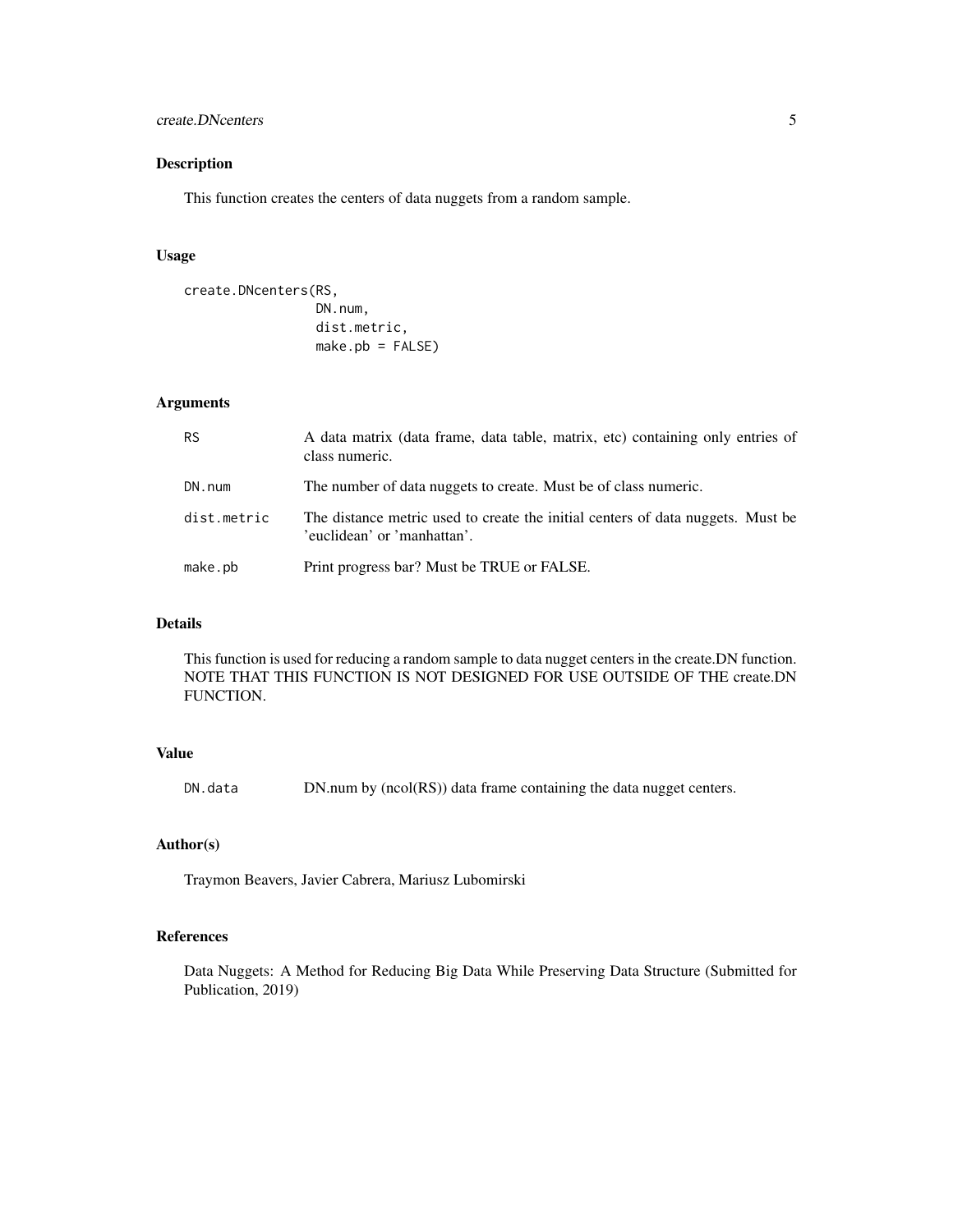<span id="page-5-0"></span>

#### Description

This function refines the data nuggets found in an object of class datanugget created using the create.DN function.

#### Usage

```
refine.DN(x,
         DN,
         scale.tol = .9,
         shape.tol = .9,
         min.nugget.size = 2,
         max.nuggets = 10000,
         scale.max.splits = 5,
         shape.max.splits = 5,
         seed = 291102,
         no.cores = (detectCores() - 1),make.pbs = TRUE)
```
#### Arguments

| $\times$         | A data matrix (data frame, data table, matrix, etc.) containing only entries of<br>class numeric.                                                                                                                                                                                 |
|------------------|-----------------------------------------------------------------------------------------------------------------------------------------------------------------------------------------------------------------------------------------------------------------------------------|
| DN               | An object of class data nugget created using the create. DN function.                                                                                                                                                                                                             |
| scale.tol        | A value designating the percentile for finding the corresponding quantile that<br>will designate how large the data nugget scales can be before it must be split.<br>Must be of class numeric and within $(0,1)$ .                                                                |
| shape.tol        | A value designating the percentile for finding the corresponding quantile that<br>will designate how large the ratio of the two largest eigenvalues of the covariance<br>matrix of a data nugget can be before it must be split. Must be of class numeric<br>and within $(0,1)$ . |
| min.nugget.size  |                                                                                                                                                                                                                                                                                   |
|                  | A value designating the minimum amount of observations a data nugget created<br>from a split must contain. Must be of class numeric and greater than 1.                                                                                                                           |
| max.nuggets      | A value designating the maximum amount of data nuggets that will be created<br>before the algorithm breaks. Must be of class numeric and greater than the<br>number of data nuggets in argument DN.                                                                               |
| scale.max.splits |                                                                                                                                                                                                                                                                                   |
|                  | A value designating the maximum amount of attempts that will be made to split<br>data nuggets according to their scale before the algorithm breaks. Must be of<br>class numeric.                                                                                                  |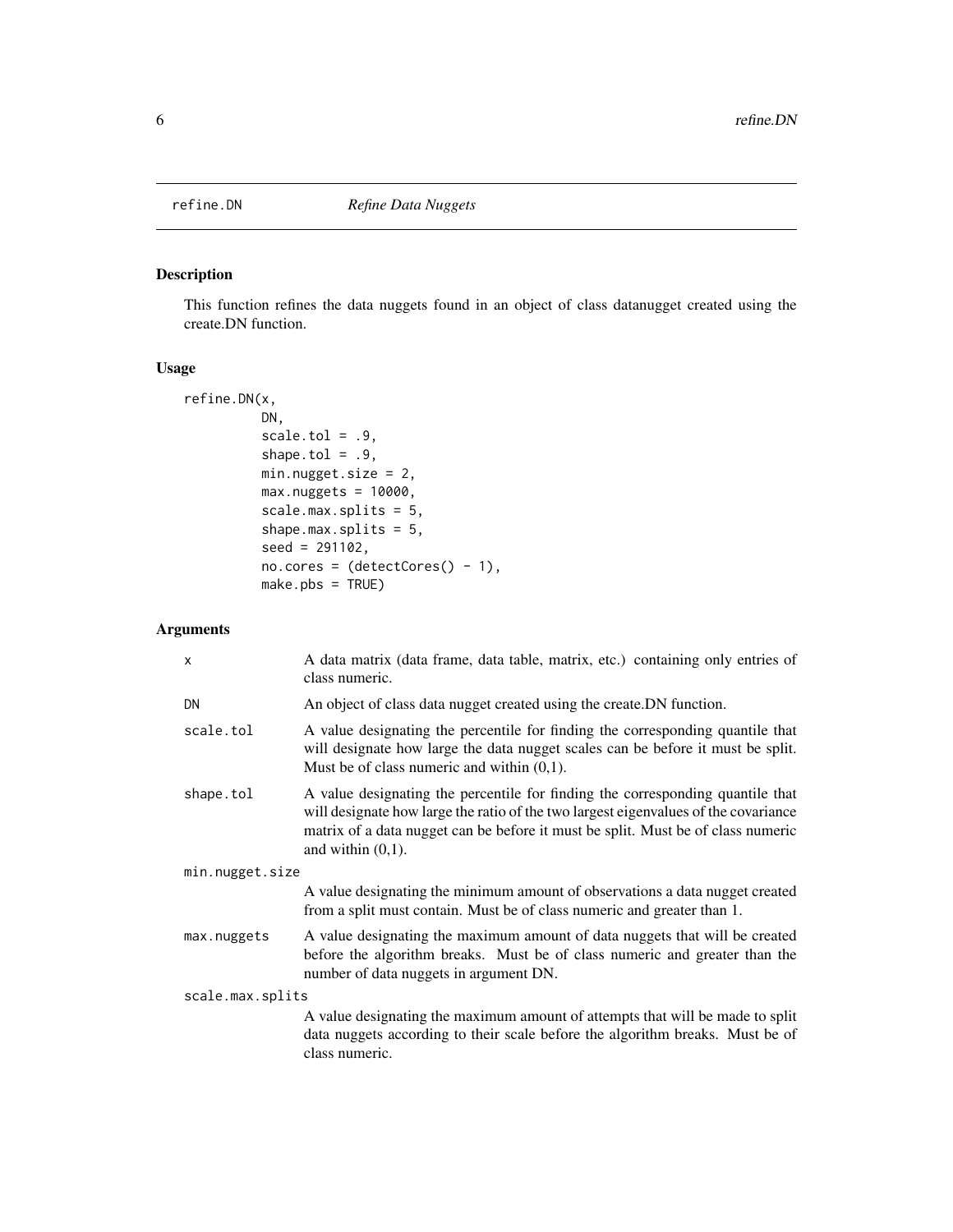#### refine.DN 7

| class numeric.<br>Random seed for replication. Must be of class numeric.<br>seed<br>no.cores<br>not used. Must be of class numeric.<br>Print progress bars? Must be TRUE or FALSE.<br>make.pbs | shape.max.splits |                                                                                                                                                                |
|------------------------------------------------------------------------------------------------------------------------------------------------------------------------------------------------|------------------|----------------------------------------------------------------------------------------------------------------------------------------------------------------|
|                                                                                                                                                                                                |                  | A value designating the maximum amount of attempts that will be made to split<br>data nuggets according to their shape before the algorithm breaks. Must be of |
|                                                                                                                                                                                                |                  |                                                                                                                                                                |
|                                                                                                                                                                                                |                  | Number of cores used for parallel processing. If '0' then parallel processing is                                                                               |
|                                                                                                                                                                                                |                  |                                                                                                                                                                |

#### Details

Data nuggets can be refined by attempting to make all of the data nugget scales as small as possible and their shapes as spherical as possible. This is achieved by designating a scale tolerance (scale.tol) and a shape tolerance (shape.tol) which is used to give a lower threshold for a data nugget's scale and deviation from sphericity, respectively.

If a data nugget has a scale greater than the quantile associated with the percentile given by scale.tol, this data nugget is split into two smaller data nuggets using K-means clustering. Likewise, if the two largest eigenvalues of a data nugget's covariance matrix have a ratio greater than the quantile associated with the percentile given by shape.tol, this data nugget is split into two smaller data nuggets using K-means clustering.

However, if either of the two data nuggets created by this split have less than the designated minimum data nugget size (min.nugget.size), then the split is cancelled and the data nugget remains as is. This function refines data nuggets using Algorithm 2 provided in the reference.

#### Value

An object of class datanugget:

Data Nuggets DN.num by  $(ncol(x)+3)$  data frame containing the information for the data nuggets created (index, center, weight, scale).

#### Data Nugget Assignments

Vector of length  $nrow(x)$  containing the data nugget assignment of each observation in x.

#### Author(s)

Traymon Beavers, Javier Cabrera, Mariusz Lubomirski

#### References

Data Nuggets: A Method for Reducing Big Data While Preserving Data Structure (Submitted for Publication, 2019)

#### Examples

## small example  $X = \text{cbind.data}$ .frame(rnorm(10^4),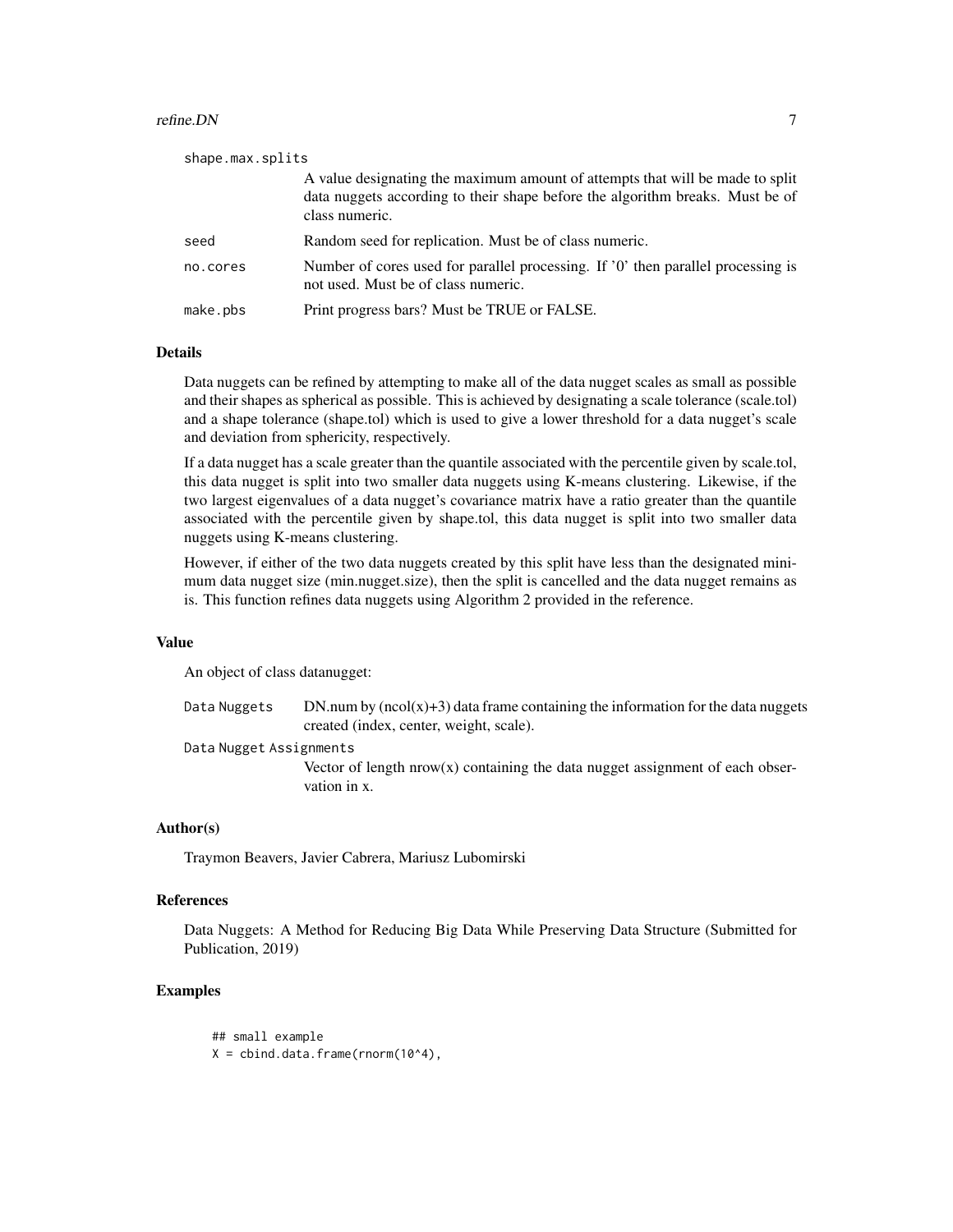rnorm(10^4), rnorm(10^4)) suppressMessages({  $my.DN = create.DN(x = X,$  $RS.num = 10^3,$  $DN.num1 = 500,$  $DN.num2 = 250$ , no.cores =  $\theta$ , make.pbs = FALSE) my.DN2 =  $refine.DN(x = X,$  $DN = my.DN,$ scale.tol =  $.9$ , shape.tol =  $.9$ , min.nugget.size = 2, max.nuggets = 1000, scale.max.splits = 5, shape.max.splits = 5,  $no.cores = 0,$ make.pbs = FALSE) }) my.DN2\$`Data Nuggets` my.DN2\$`Data Nugget Assignments` ## large example  $X = \text{cbind.data}$ .frame(rnorm(10^6), rnorm(10^6), rnorm(10^6), rnorm(10^6), rnorm(10^6))  $my.DN = create.DN(x = X,$  $RS.num = 10<sup>0</sup>5,$  $DN.num1 = 10^{4}4$ , DN.num2 = 2000) my.DN\$`Data Nuggets` my.DN\$`Data Nugget Assignments` my.DN2 =  $refine.DN(x = X,$  $DN = my.DN,$  $scale.tol = .9,$ shape.tol =  $.9$ , min.nugget.size = 2, max.nuggets = 10000, scale.max.splits = 5, shape.max.splits = 5)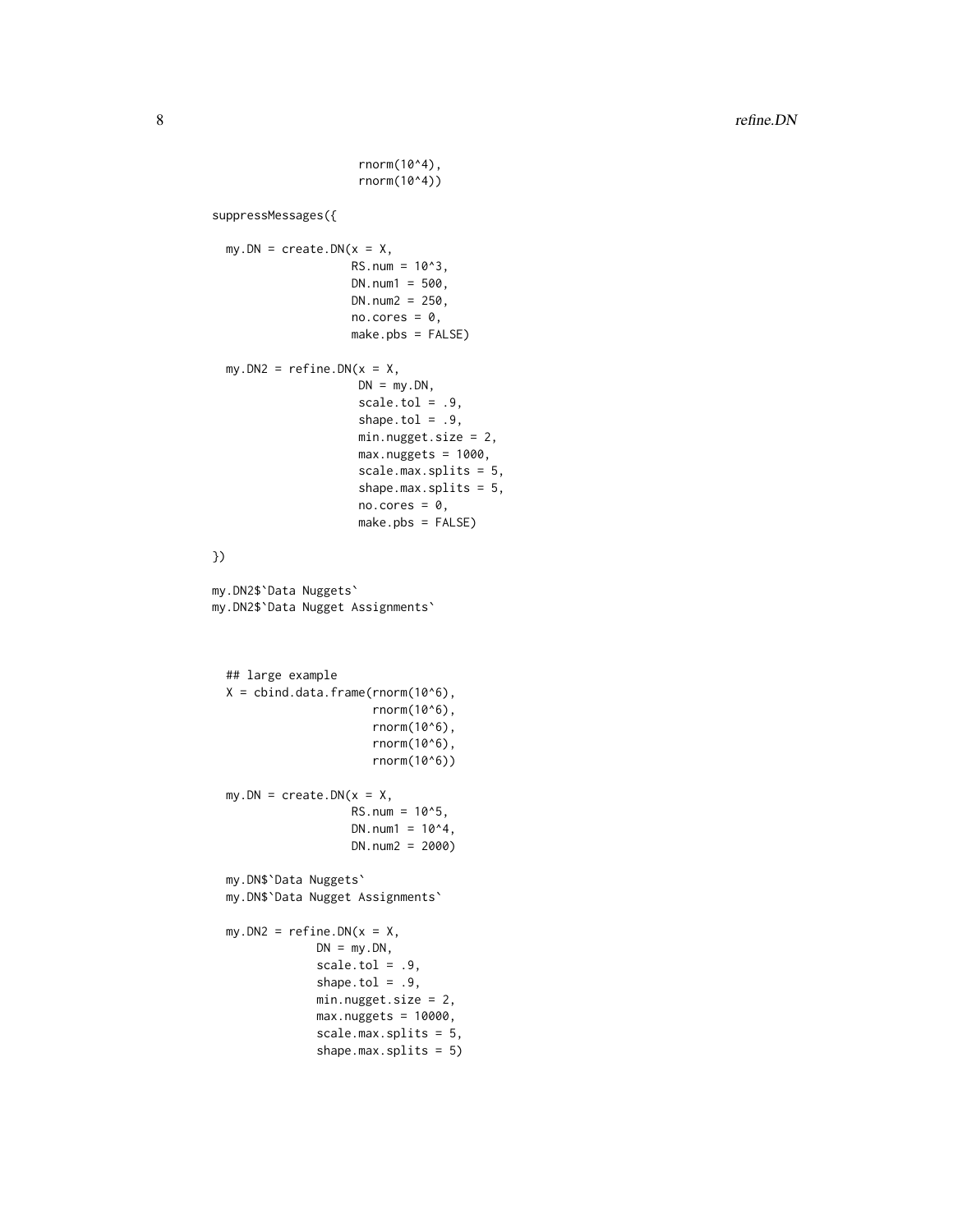#### <span id="page-8-0"></span>WKmeans 9

```
my.DN2$`Data Nuggets`
my.DN2$`Data Nugget Assignments`
```
WKmeans *Weighted K-means Clustering of Data Nuggets*

#### Description

This function clusters data nuggets using a form of weighted K-means clustering.

#### Usage

```
WKmeans(dataset,
        k,
        cl.centers = NULL,
        obs.weights,
        num.init = 1,
        max.iterations = 10,
        print.progress = TRUE,
        seed = 291102,
        reassign.prop = .25)
```
#### Arguments

| dataset       | A data matrix (data frame, data table, matrix, etc) containing only entries of<br>class numeric ( <i>i.e.</i> matrix of data nugget centers). |
|---------------|-----------------------------------------------------------------------------------------------------------------------------------------------|
| k             | Number of desired clusters. Must be of class numeric.                                                                                         |
| cl.centers    | Chosen cluster centers. If not NULL, must be a k by ncol(dataset) matrix con-<br>taining only entries of class numeric.                       |
| obs.weights   | Vector of length nrow(dataset) of weights for each observation in the dataset.<br>Must be of class numeric.                                   |
| num.init      | Number of initial clusters to attempt. Ignored if cl. centers is not NULL. Must<br>be of class numeric.                                       |
|               | max. i terations Maximum number of iterations attempted for convergence before quitting. Must<br>be of class numeric.                         |
|               | print.progress Print progress of algorithm? Must be TRUE or FALSE.                                                                            |
| seed          | Random seed for replication. Must be of class numeric.                                                                                        |
| reassign.prop | Proportion of data to attempt to reassign during each iteration. Must be of class<br>numeric and within $(0,1]$ .                             |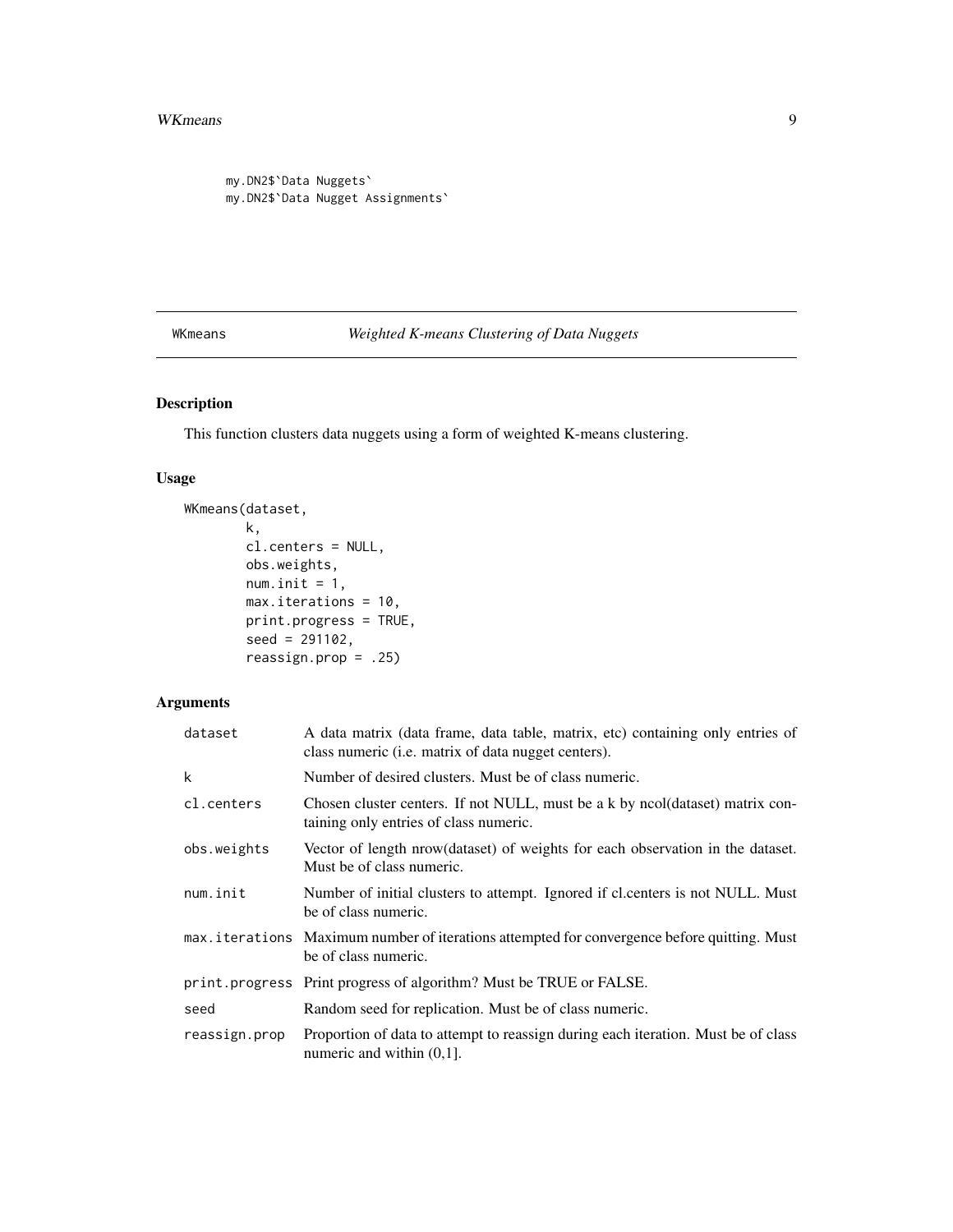#### Details

Weighted K-means clustering can be used as an unsupervised learning technique to cluster observations contained in datasets that also have a measure of importance (e.g. weight) associated with them. In the case of data nuggets, this is the weight parameter associated with the data nuggets, so the centers of data nuggets are clustered using their weight parameters. The objective of the algorithm which performs this method of clustering is to minimize the weighted within cluster sum of squares (WWCSS). This function clusters data nuggets using Algorithm 3 provided in the reference.

Note that although this method was designed for use with data nuggets, there is no obvious reason to suggest that it cannot be used to perform clustering for other datasets which also have some weighting scheme.

#### Value

| Cluster Assignments |                                                                                                          |
|---------------------|----------------------------------------------------------------------------------------------------------|
|                     | Vector of length nrow(dataset) containing the cluster assignment for each obser-<br>vation.              |
| Cluster Centers     |                                                                                                          |
|                     | k by ncol(dataset) matrix containing the cluster centers for each cluster.                               |
| Weighted WCSS       | List containing the individual WWCSS for each cluster and the combined sum<br>of all individual WWCSS's. |

#### Author(s)

Traymon Beavers, Javier Cabrera, Mariusz Lubomirski

#### References

Data Nuggets: A Method for Reducing Big Data While Preserving Data Structure (Submitted for Publication, 2019)

#### Examples

```
## small example
X = \text{cbind.data}. frame(rnorm(10^4),
                      rnorm(10^4),
                      rnorm(10^4))
suppressMessages({
  my.DN = create.DN(x = X,RS.num = 10<sup>0</sup>3,
                     DN.num1 = 500,
                     DN.num2 = 250,
                     no.cores = 0,make.pbs = FALSE)
  my.DN2 = refine.DN(x = X,DN = my.DN,scale.tol = .9,
```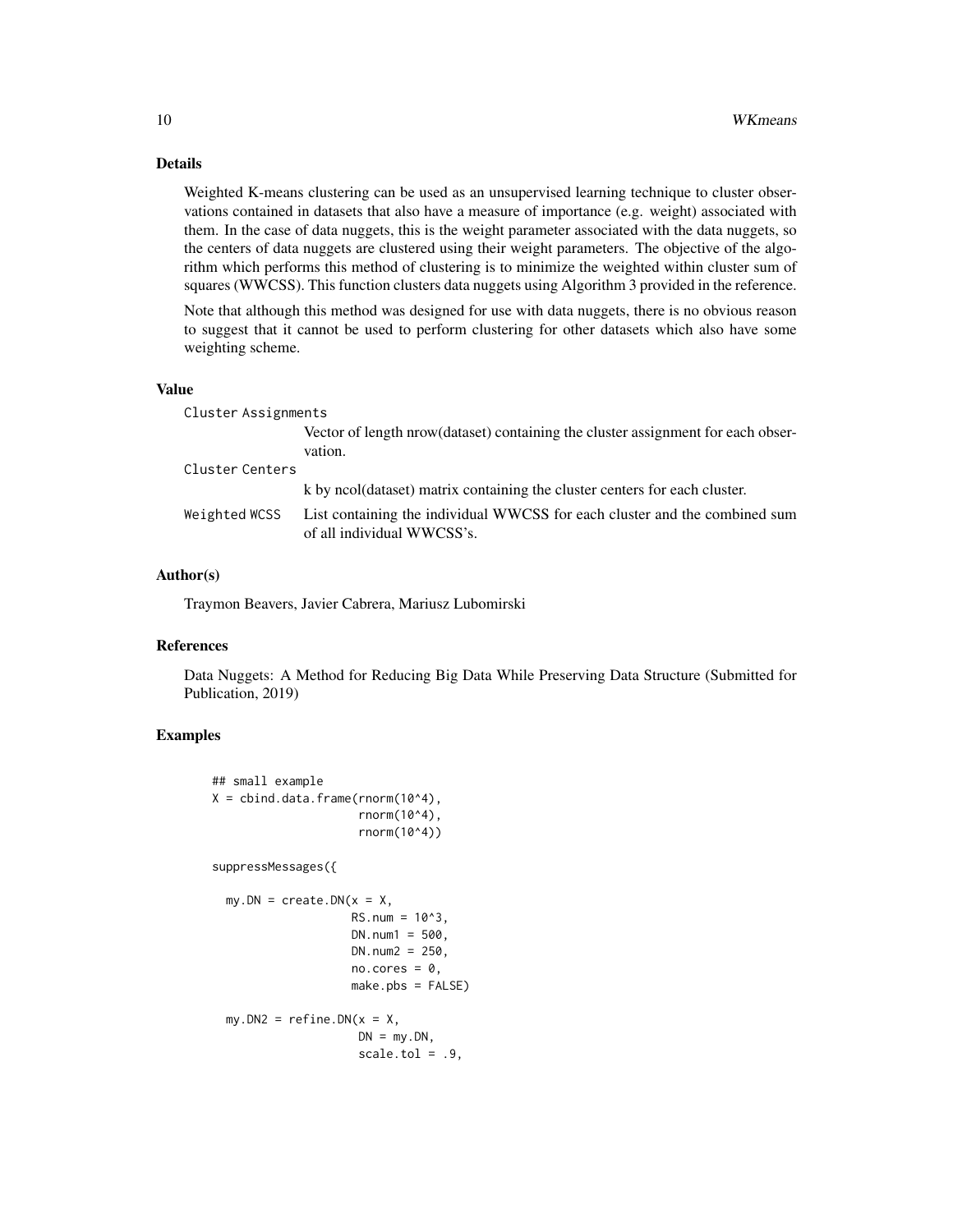```
shape.tol = .9,
                     min.nugget.size = 2,
                     max.nuggets = 1000,
                     scale.max.splits = 5,
                     shape.max.splits = 5,
                     no.cores = 0,make.pbs = FALSE)
  DN.clus = WKmeans(dataset = my.DN2$`Data Nuggets`[, c("Center1",
                                                          "Center2",
                                                          "Center3")],
                    k = 3,obs.weights = my.DN2$`Data Nuggets`[, "Weight"],
                    num.init = 1,max.iterations = 3,
                    reassign.prop = .33,
                    print.progress = FALSE)
})
DN.clus$`Cluster Assignments`
DN.clus$`Cluster Centers`
DN.clus$`Weighted WCSS`
  ## large example
  X = \text{cbind.data}. frame(rnorm(10^6),
                       rnorm(10^6),
                       rnorm(10^6),
                       rnorm(10^6),
                       rnorm(10^6))
  my.DN = create.DN(x = X,RS.num = 10<sup>0</sup>5,DN.num1 = 10^{4}.DN.num2 = 2000)
  my.DN$`Data Nuggets`
  my.DN$`Data Nugget Assignments`
  my.DN2 = refine.DN(x = X,DN = my.DN,scale.tol = .9,shape.tol = .9,
                     min.nugget.size = 2,
                     max.nuggests = 10000,scale.max.splits = 5,
                     shape.max.splits = 5)
  my.DN2$`Data Nuggets`
  my.DN2$`Data Nugget Assignments`
```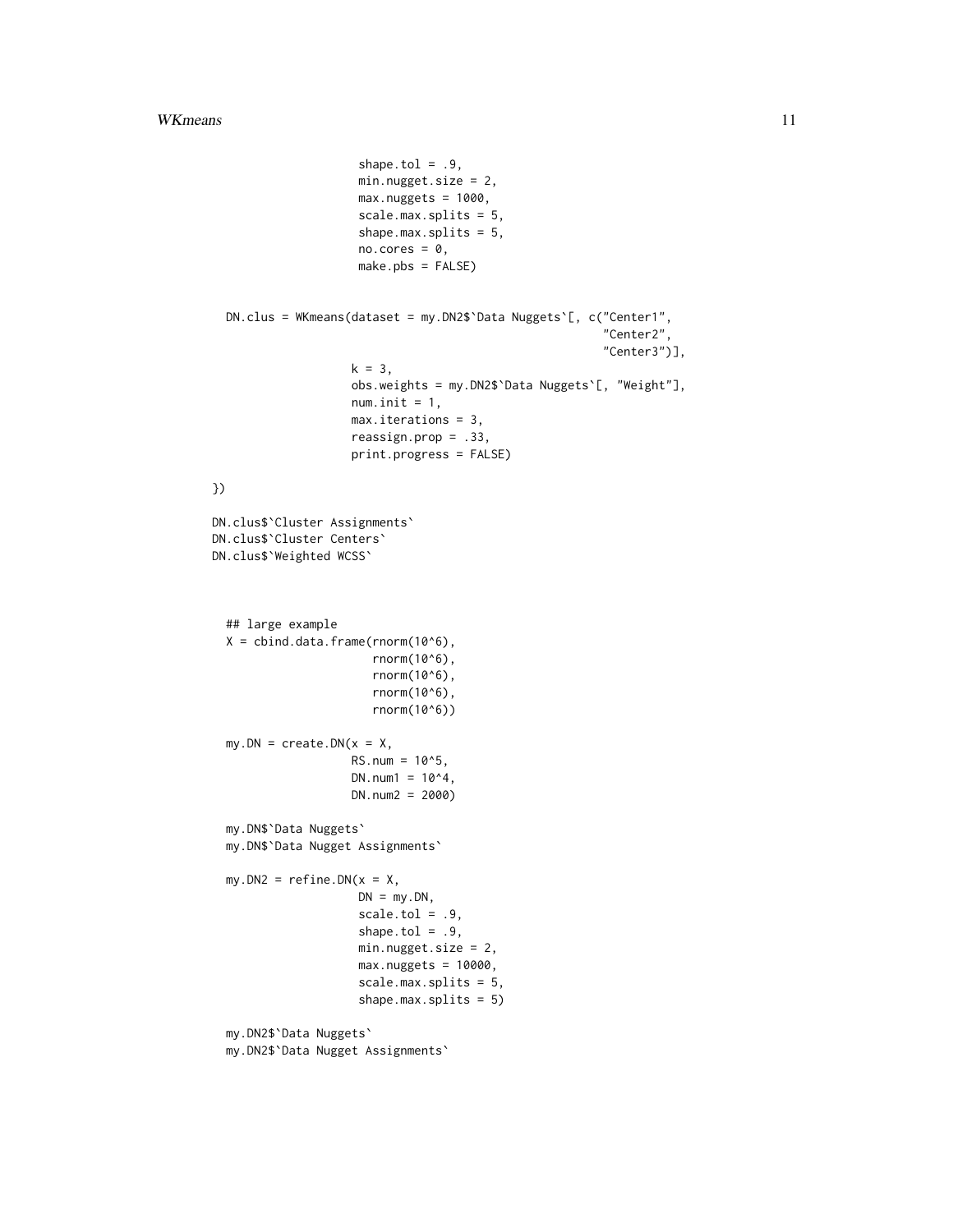```
DN.clus = WKmeans(dataset = my.DN2$`Data Nuggets`[, c("Center1",
                                                      "Center2",
                                                      "Center3")],
                  k = 3,obs.weights = my.DN2$`Data Nuggets`[, "Weight"],
                  num.init = 1,max.iterations = 3,
                  reassign.prop = .33)
DN.clus$`Cluster Assignments`
DN.clus$`Cluster Centers`
DN.clus$`Weighted WCSS`
```
WWCSS *Weighted Within Cluster Sum of Squares*

#### Description

This function computes the weighted within cluster sum of squares (WWCSS) for a set of cluster assignments provided to a dataset with some weighting scheme.

#### Usage

WWCSS(x, k, P)

#### Arguments

| $\mathsf{x}$ | A data matrix (data frame, data table, matrix, etc) containing only entries of                                              |
|--------------|-----------------------------------------------------------------------------------------------------------------------------|
|              | class numeric (i.e. matrix of data nugget centers). Must contain the location,                                              |
|              | weight, and cluster assignment for each observation.                                                                        |
| k            | The number of possible clusters. Must be of class numeric.                                                                  |
| P            | The number of columns from the original dataset before clustering and without<br>weight variable. Must be of class numeric. |

#### Details

The WWCSS is used for optimizing the cluster assignments in the WKmeans function. NOTE THAT THIS FUNCTION IS NOT DESIGNED FOR USE OUTSIDE OF THE WKmeans FUNC-TION.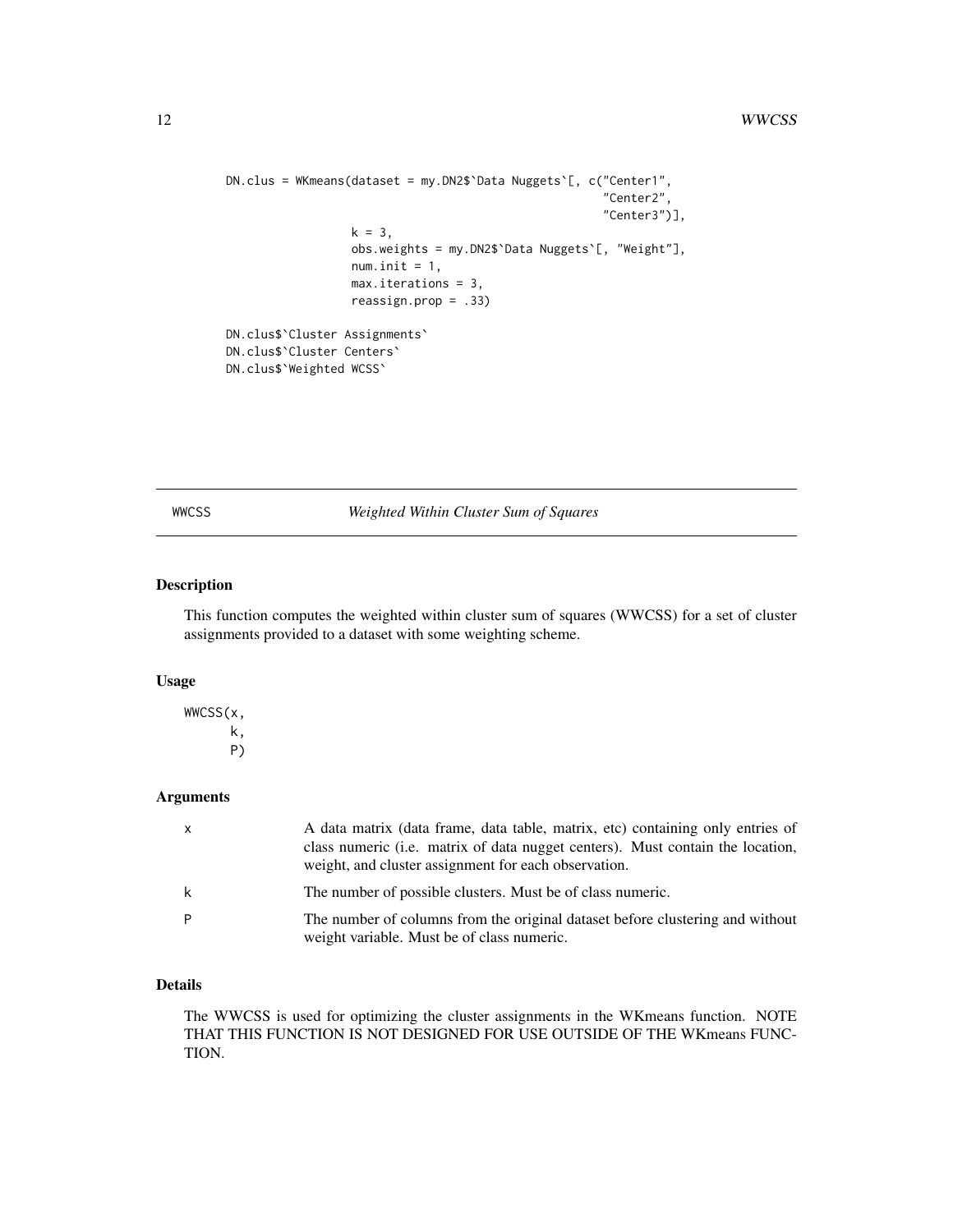#### WWCSS 23

#### Value

| output     | Vector of individual WWCSS's for each cluster |
|------------|-----------------------------------------------|
| sum.output | Combined sum of all individual WWCSS's.       |

#### Author(s)

Traymon Beavers, Javier Cabrera, Mariusz Lubomirski

#### References

Data Nuggets: A Method for Reducing Big Data While Preserving Data Structure (Submitted for Publication, 2019)